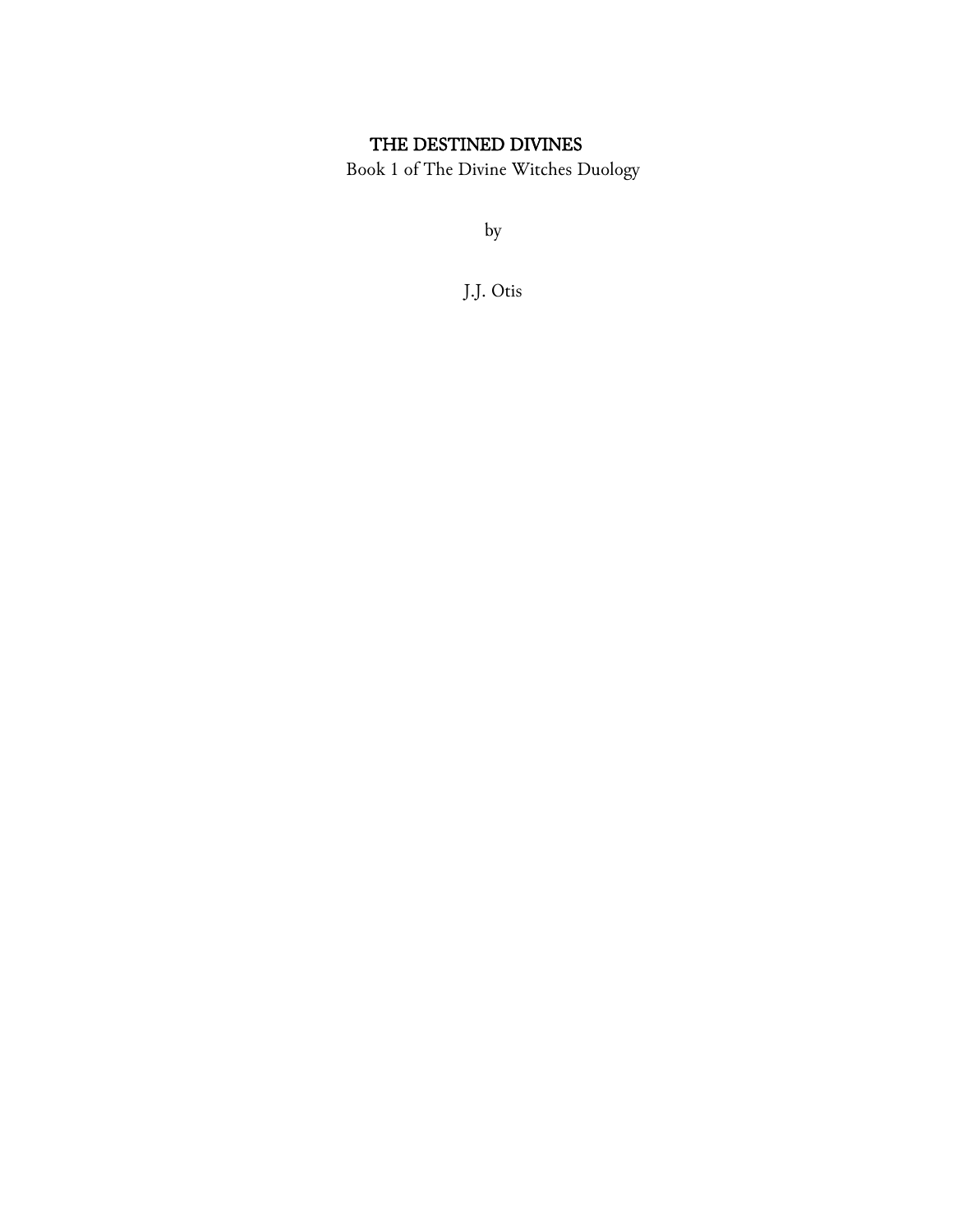#### THE DESTINED DIVINES

Copyright © 2021 by J.J. Otis.

All rights reserved. Printed in the United States of America. No part of this book may be used or reproduced in any manner whatsoever without written permission except in the case of brief quotations em- bodied in critical articles or reviews. This book is a work of fiction. Names, characters, businesses, organiza- tions, places, events and incidents either are the product of the author's imagination or are used fictitiously. Any resemblance to actual persons, living or dead, events, or locales is entirely coincidental.

For information contact : [http://www.jjotis.com](http://www.jjotis.com/)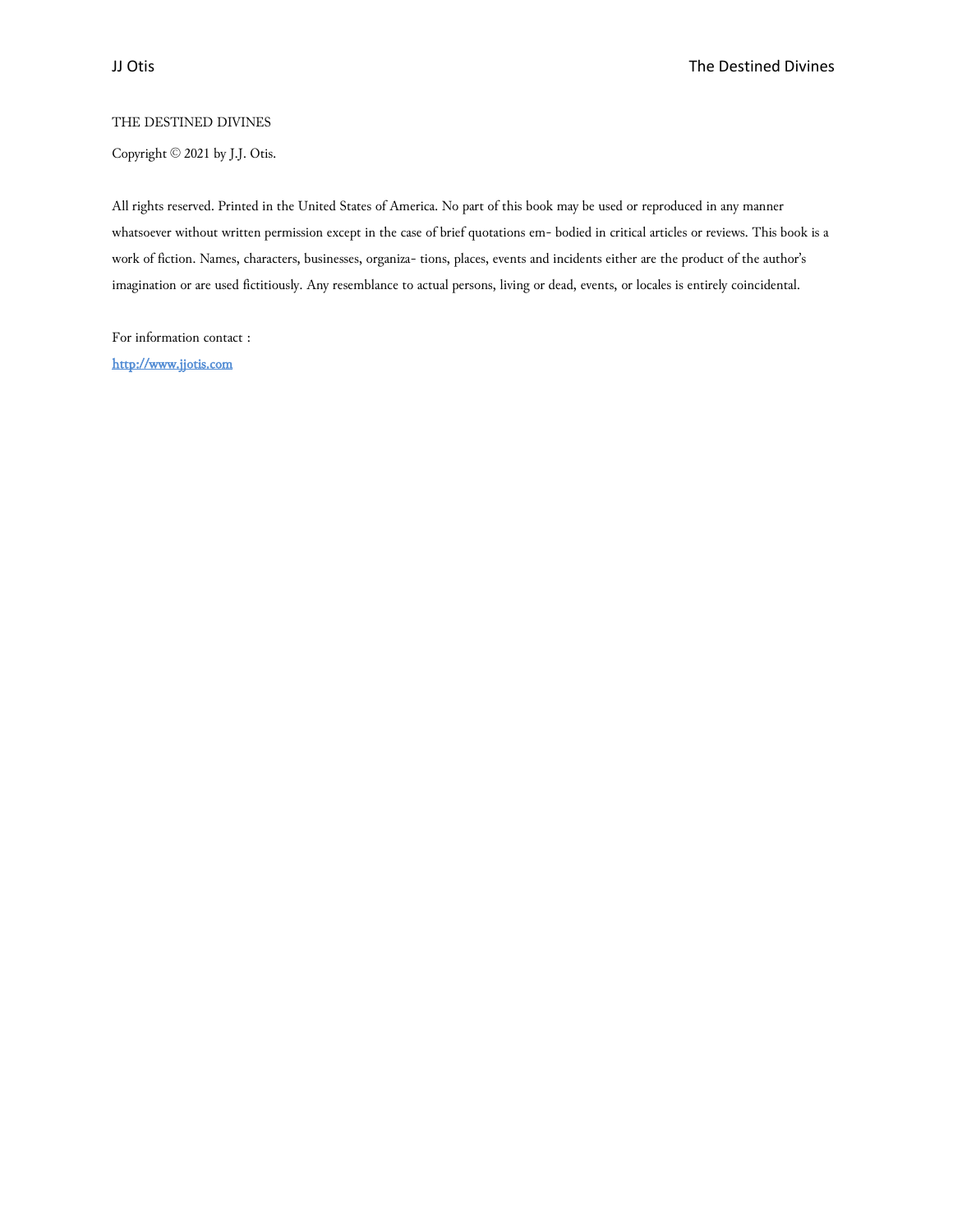## CHAPTER ONE

DANCING IS FREEDOM. Freedom to tell a story the way I want to. Freedom from my anxious mind and all that's going on in the world. Everything melts away when I dance.

It's why I'm standing in the lobby of Allegra's Star Academy of Dance. I'm one of fifty dancers competing for a coveted dance internship. If I do, then next year I'll have no problem getting into one of the best university dance programs in the country.

But if I don't get into Allegra's, my entire plan will crumble, and I'll fail again. The constant thoughts weigh as heavily on me as the guilt of what happened with JD last year. My stomach knots into a pretzel. It's all my fault. If only I'd—

No. Stop. Concentrate. Breathe.

But a bundle of nerves continues to twist inside me, and I tighten my grip on the strap of my tote. Having the jitters before an audition is normal, but for me, it's much more than that. Anxiety suffocates me as though I have heavy stones crushing my chest.

The line moves forward, and a hum of voices surrounds me. Floor-to-ceiling windows behind us allow the summer sunlight to spill over the entire space and sparkle on the gray and white marble tile. Some dancers stretch while they wait in line. Others chatter to their parents and one another. I'm not from Boston, where Allegra's resides, so I don't know any of them. A few days ago, we moved from Michigan to a tiny seaside town called Port Paxton, northeast of the city.

To keep my mind busy, I run through my routine for the thousandth time and tap a finger as I count. But a girl with bright red hair and freckles rushes past me toward the main doors, sobbing. My breath catches and blood thumps faster through my veins. I can't end up like her. I can't mess up this audition. If I do, my harbored dream will fracture into a million pieces, and I lack the strength to pick them all up.

## Ugh, stop thinking about it.

Beside me, Uncle Blake studies me with his brown eyes, the wrinkles on his forehead deepening the longer he stares. His lips turn upward into an encouraging smile, but he runs a hand over his receding salt-and-pepper hair. To hide my nerves, I take a slow, deep breath.

It'd help if my anxiety medication would work. Only two more people and I can sign in.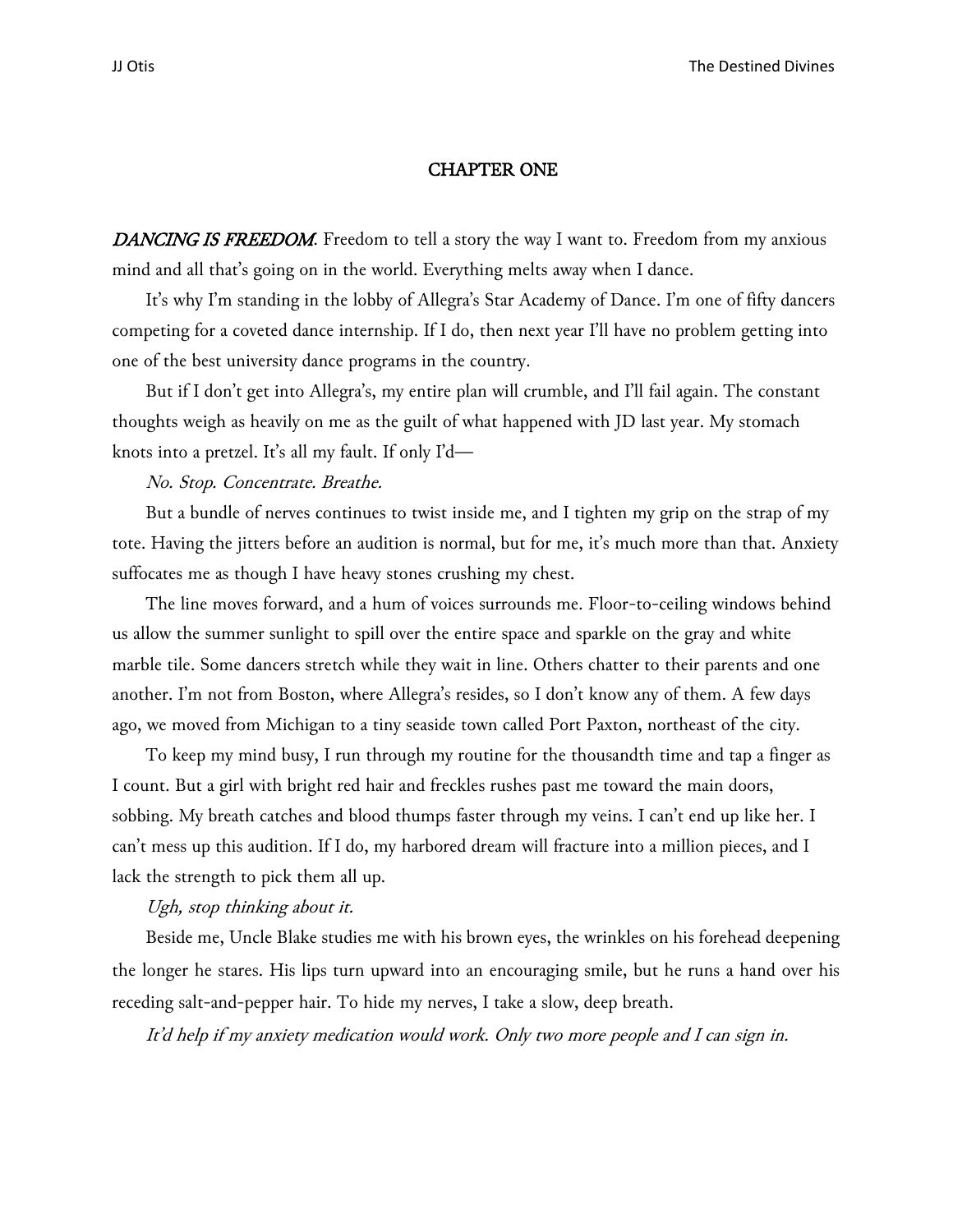Tapping a finger again, I count to the beat in my head. Yet it doesn't take long for my anxious mind to betray me, and the final moments I had with JD bubble to the surface. Heat washes over me like a wave. Nausea swirls in my stomach and sweat beads on my hands.

Even though the memories are painful, I wish JD were here today. He always told me I could achieve my dream of becoming a dancer when others laughed. Now, without him beside me, I doubt myself more than ever. But my first love is never coming back, because it's my fault he's dead.

I inhale and glide a trembling finger over the June birthstones of the necklace my parents gave me ten years ago on my seventh birthday. First, a tiny pink pearl, then a medium Alexandrite, and finally, the large rainbow moonstone. I'm not sure why, but it's as though the stones give me strength when I need it. They're kind of like a lucky charm. I exhale and roll my shoulders, easing the tension coiled within me.

The girl in front of me flicks her long, dark hair behind her, and I catch the faint scent of coconut. She pulls the thin strands together into a ponytail and secures it into a tight bun. I glide my fingers through my dark auburn hair to ensure that it's secured and some curls frame my face. Satisfied, I smooth out my teal dress, trying to ignore the urge to check my hair again.

Ahead of us, a blond male dancer stands behind the sign-in table and takes names. He points to where people need to go. His phone dings, and as he reads it, I wonder what it says to distract myself. But more restless thoughts push through the serenity, and my mother's voice whispers in my head.

## A moonstone can lock away secrets beneath its pearly veil, even our own hidden truths.

It's funny how random memories of her surface from time to time. I can't remember why she said this to me. I glimpse the iridescent glow of the moonstone on my necklace. Could a gemstone hold such knowledge? I wish it could tell me words of wisdom or encouragement from my parents or JD to help me right now. But there's no way a stone can do that. And even if it could, it's not like I can crack it open like an egg and find out.

Uncle Blake clears his throat and brings me back to the reality of standing in line at Allegra's. He's my rock. Uncle Blake always keeps me grounded. I wish he'd allow himself to live life more, but he's such a homebody. He never complains about his lack of social life either. Whenever I try to get him to go out, Uncle Blake says he'd rather spend time with me. It's nice when he's home, but I feel guilty sometimes, and at other times, like I'm a burden to him. Especially this past year after the accident with JD. It cost us both.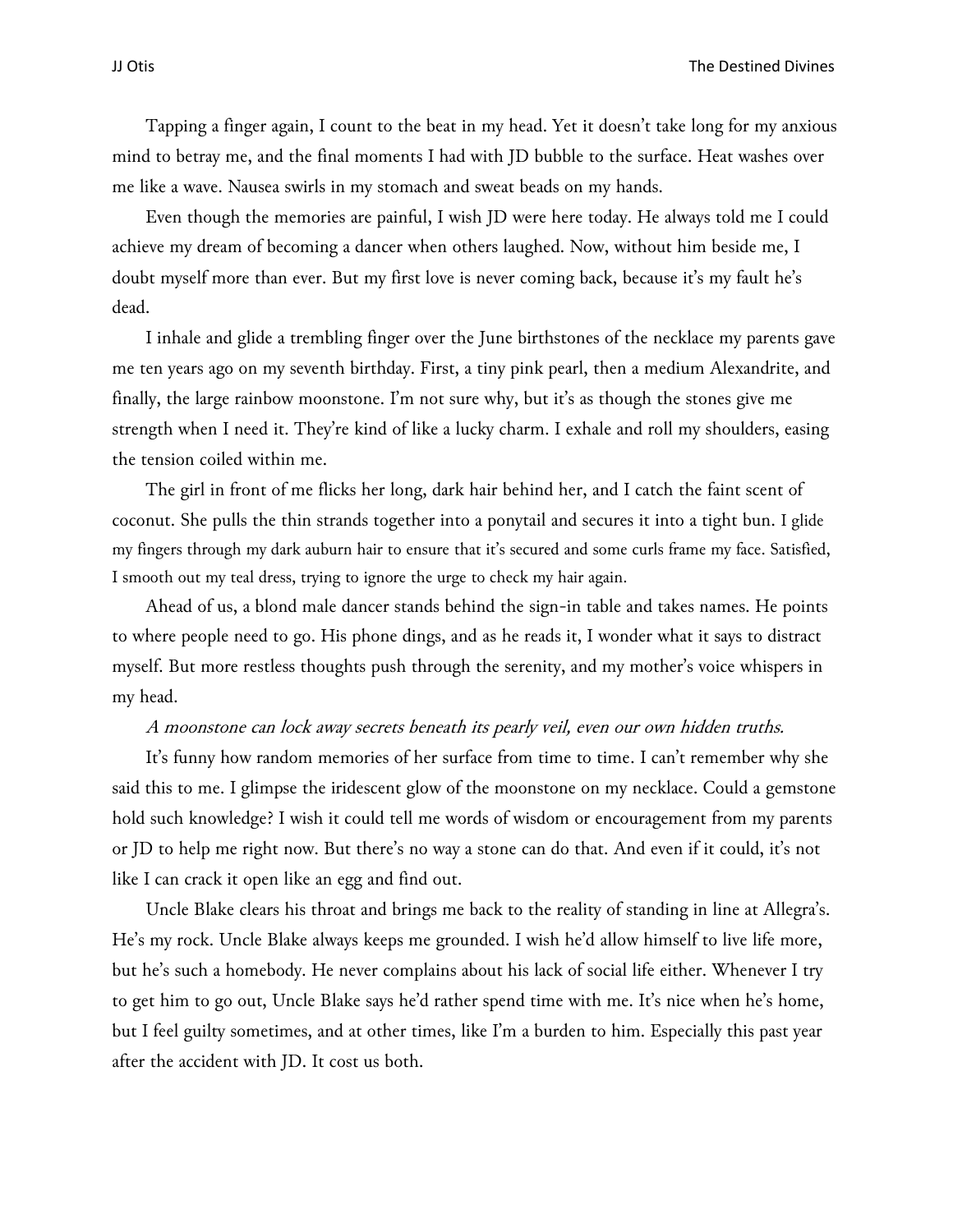At last, the line moves, and we step forward. A sharp pain radiates through the knee I injured in the car accident. I hold my breath so Uncle Blake doesn't notice.

But he reaches out and holds my hand. "Meg, sweetheart. Are you sure you're ready?" Dang it, he always knows.

"Of course," I say in the calmest tone I can muster.

His eyes narrow, but he doesn't call my bluff.

God, it sucks how he always knows when I'm lying. Why does he have to be such a talented detective?

He lowers his head and says. "Don't feel like you have to do this. I don't care about the cost. Your health and well-being are what matter to me."

Maybe I should leave. The physical therapist said my knee isn't strong enough yet, and I should wait to audition. I could fail and blow everything. My hands shake more, so I tighten the grip on my tote even more.

"Do you think I should wait?"

"I know dancing has helped you through so much. But, sweetheart, I'll understand if you want to wait and not go here yet."

I nod, and a stray piece of my hair falls into my face, so I brush the curl away. I open my mouth to respond, but he continues.

"Going to Allegra's is a huge commitment, and things are different now. Over the past year, you've been through so much. I'll support you in any decision you make. But I want you to be sure you're ready for all of this."

I stare at the sign-in table. A voice inside me screams to sprint to the truck and go home. It nags at me, saying I don't deserve to dance again or to go to Allegra's. But JD's words of encouragement return to me  $\dots$  No matter what, don't give up. His support has always kept me going, and I won't let him down now.

"I know," I tell Uncle Blake. "But I need to at least try, or I'll never know."

He pats my shoulder and smiles. "Stubborn and determined, just like your mom. I'm proud of you, and so are your parents. I'm sure they're watching over you . . . and so is JD."

At his words, I grasp my necklace again, and tears brim my eyes. He's right. My parents aren't here, but they're always with me. I force a smile in appreciation.

My turn comes, and I move forward. The guy working to keep everyone organized holds a clipboard and clicks the pen impatiently. Up close, he reminds me of a dancer in Michigan who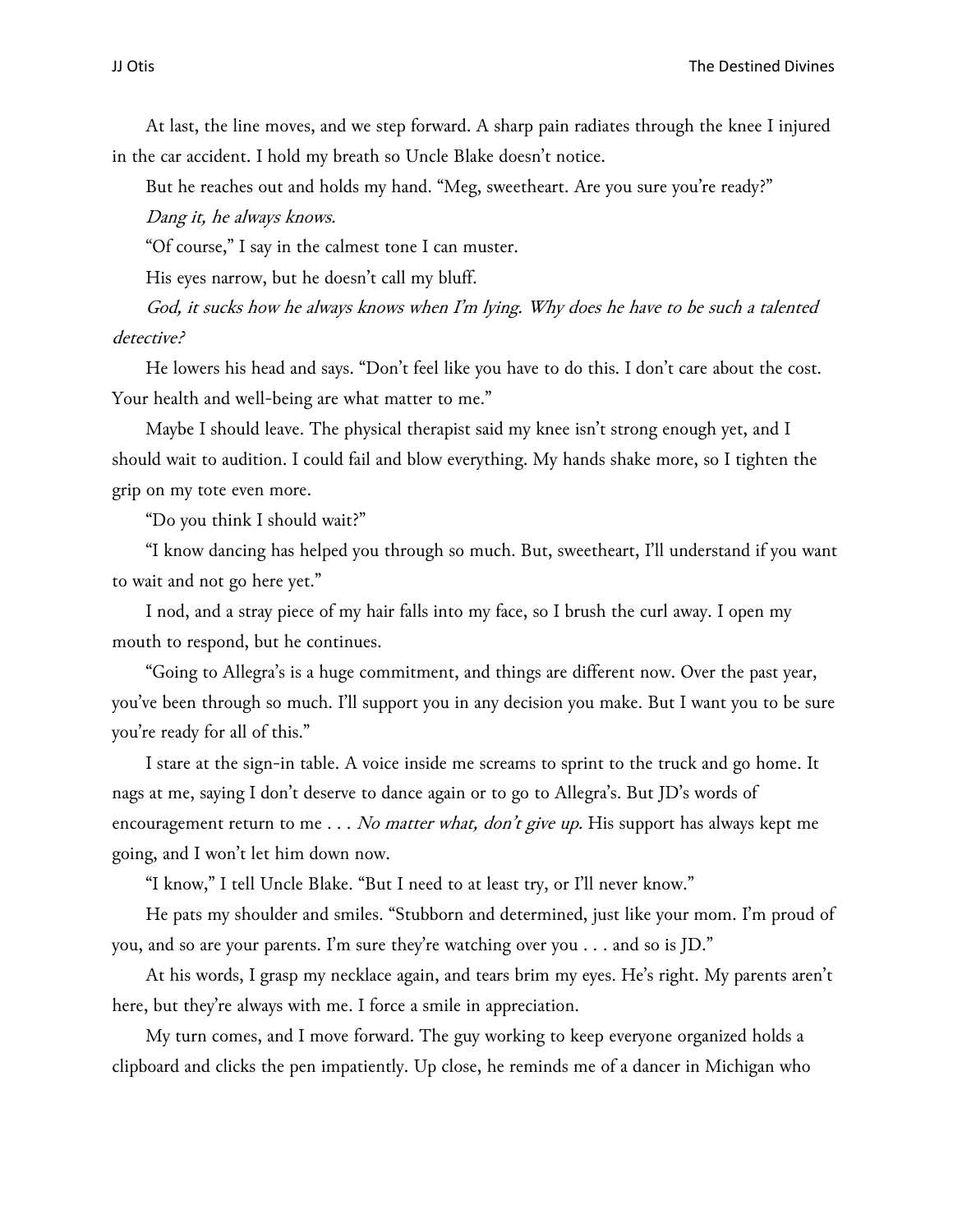had a scar under his left eye because a dog bit him when he was a kid. But this dancer has an arrogance about him, and he wrinkles his nose as he glares at me.

"Meghan Daly."

He scans the list and marks a check on the page. "Here's your number. Some time slots have changed because of no-shows, and . . ." He reads his phone again. "They just moved yours up, so you'd better hurry. Go down the hall, and someone will escort you backstage." He writes a number on a sticker and hands it to me. I peel it off and place it on the left side of my chest, just below my collarbone.

"Thanks." I hurry to a red padded bench to sit down. Uncle Blake trails behind me but remains standing as I open my bag and pull out my foot paws. Once I kick my sneakers off, I slip my toes through the holes of the fabric, and I pull the rest of it over the ball of my foot, leaving my heel bare. I always have a tingle of excitement when I put them on, but now the nerves inside me don't let it last long. Only perfection is acceptable today.

"All set?" Uncle Blake takes my shoes and bag.

"I think so."

He hugs me tight. The woody notes of his cologne are soothing, as always. "Dance your heart out, sweetie."

I grin at him and rush down the hallway to the door of a warm-up room. A girl exits from it and stops.

She glances at my number tag. "There you are." She motions for me to follow her. "You need to get backstage."

She's much taller than I am, and her bright hazel eyes remind me of JD. To escape the thoughts of him, I build a vault in my mind to keep them locked away. The vault doesn't always work, but it helps to keep them at bay for a while. I jog to keep up with her. At last, she stops by a doorway and gestures for me to enter, then hurries down the hall to the dancers waiting in the warm-up room.

I wish I had more time to prepare, but maybe it's a good thing they're rushing me to the stage. The more time I have, the more my anxiety will increase. And right now, I can't afford that. I need to focus.

I take a deep breath as I enter the sweltering backstage area. Another hopeful dancer stretches and ignores my presence. An older man with white hair and black-rimmed glasses stands near the red velvet curtain and peeks out at the stage. Strips of lights along the ceiling shine like bright stars on the walnut wood floor. I find a spot near the wall, and my heart thumps so loud, I hope they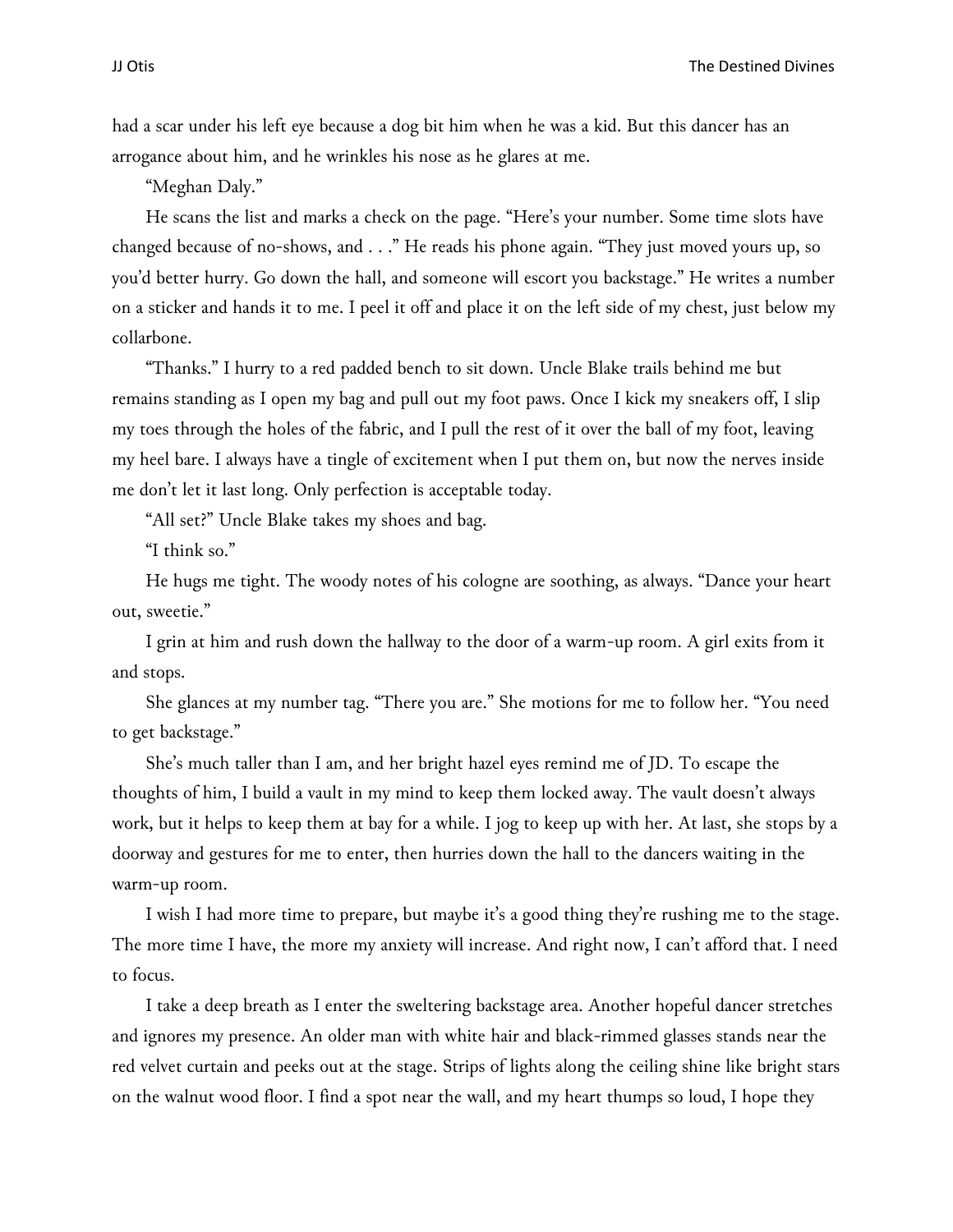can't hear it. As I warm up, I roll my shoulders back, and then forward. In an instant, sweat beads on my forehead, and I wave my hand in front of my face to cool off.

It's almost August. Can't anyone turn on the AC in here?

A lanky brunette girl sprints off stage with tears streaming down her puffy red face. I meet the gaze of the other dancer, who has stopped rehearsing. She tilts her head and gives me a tight halfsmile as if to say, *poor thing*. My chest tightens, and I pray I don't have the same result. The other dancer straightens her shoulders with determination, waiting for her turn. Her muscular build makes her appear more like a gymnast than a dancer.

I force myself to continue stretching, but my restless thoughts interrupt my concentration. That could be me. I could mess up. Nausea twirls in my stomach like a distraught ballerina and all I want to do is to curl up in a ball. To subdue it, I instead inhale, then slowly release the air. Focus. My finger glides over the moonstone pendant again. A minute later, I'm relaxed and centered. After tucking the necklace into my bra, I pull my foot up to stretch my quad muscles.

### I will make them proud today. Dancing is what I'm supposed to do. I can do this.

The man standing at the curtain calls out a number and waits as the other girl approaches him. He whispers something to her, and motions for her to go. She steps onto the stage, looking like a dazed bird that hit a window. I can't help but wonder if I look like that before I audition.

# I hope not. Deep breath. I'm next.

Over the next few minutes, I continue to do a few moves of my routine to prepare. Soon, the girl dashes off stage with a giant grin on her face. The man calls number twelve thirty-one and sweat runs down my neck.

This is it. I approach the edge of the stage, and he gives me a reassuring smile.

"Your turn, miss. Break a leg," the man whispers.

Every muscle in my body tightens at his words. I hate that saying. It dredges up memories of firefighters telling me to stay awake and keep calm while they worked to get my trapped leg free.

He motions for me to go ahead, and I put my mask of happiness on as I step onto the stage.

My heart flutters and a storm of nerves bursts like fireworks inside me as I walk to center stage. Gentle air from the fan high above cools and soothes me. I lock my trembling hands together in front of my waist and broaden my smile, hoping it doesn't appear as fake as it feels. The blazing spotlight ignites a spark of exhilaration inside me and obstructs the sea of crimson seats ahead.

"Name," an icy female voice says from the black hole in front of the stage.

"Meghan Daly," I say as loud as I can without yelling.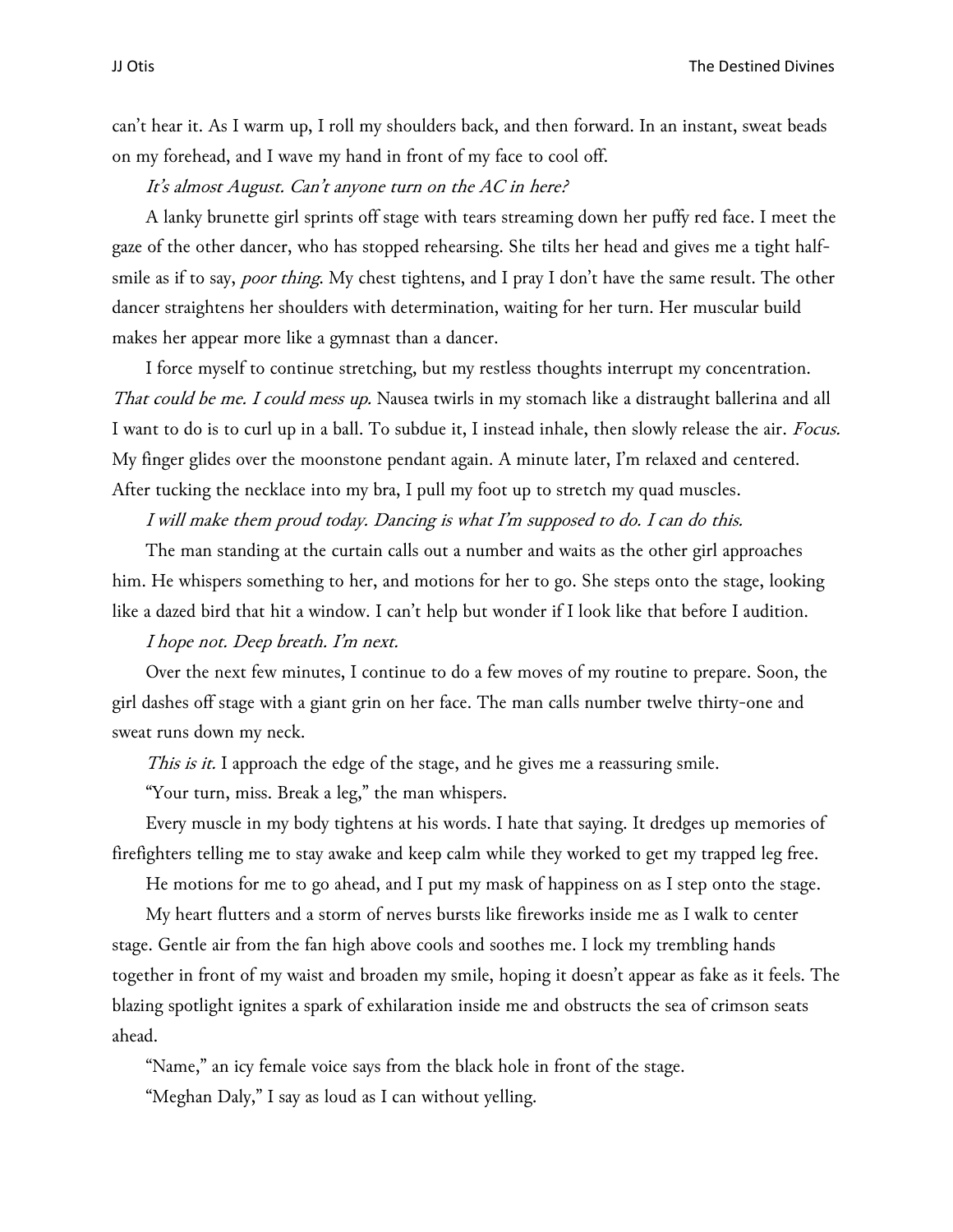"When you're ready, Miss Daly," orders a gruff male voice.

I gesture for my music selection. The instant the rhythmic piano notes begin to rise and fall, the song steers my movements. I glide across the stage, generating the illusion of my feet not touching it. Pulsing drums join in and the music pumps through me. Nothing exists but my body and the beat.

I've chosen to combine different dance styles to demonstrate my abilities. Part way into the routine, I do a calypso leap with my left leg straight forward while the right is bent backward with my foot almost touching my head. The tension in the pit of my stomach disappears, and I'm free. I bend so my head is near my knee and pivot myself into a side aerial. Once I land, I add some hiphop attitude with a toss of my hair and a few old-school moves.

Less than a minute and my routine is over, so it's time to show what I can do. A surge of adrenaline provides me with the power I need to do the Matrix move. Balancing on the balls of my feet, I bend my knees and drop backward. I'm horizontally inches from the floor, yet neither my body nor hands make contact with it. With graceful strength, I rise and launch into the last twenty seconds. But the music fades away as if someone is taking the stereo out of the theatre, and the spotlight spins like a pinwheel, blinding me. I lose my bearings and struggle to stay on my feet. When the light stops moving, an image snaps into my mind.

I'm standing in a small room. There's a stained-glass window with diamond-shaped panes and a pyramid ceiling. A guy with dark sapphire eyes and a boyishly handsome face peers down at me. There's intense devotion in his eyes, then a flash of fear. The scent of sandalwood in his cologne calms me. He caresses my cheeks, leaving smears of a warm liquid on my skin, and presses his lips to mine. A powerful energy draws me to him, and my heart hammers in my chest as I press against him. Scarlet blood covers us both.

He leans his forehead on mine, and whispers, "Help me."

A black phantom with glowing red orbs for eyes materializes over his shoulder. I sweep one arm to the side as though trying to shove it away while holding tight to him with my other hand. But the room vanishes, and he's yanked from my grasp.

A piercing scream rattles through my bones and I plummet through the air until I smash against an unforgiving surface. A sharp pain soars through my leg. I stifle a sob that threatens to erupt from my throat.

What happened? I search for the guy who kissed me, but a light blinds me. Where did he go? I've never seen him before. Why did he plead for my help? And what was that black thing with red eyes?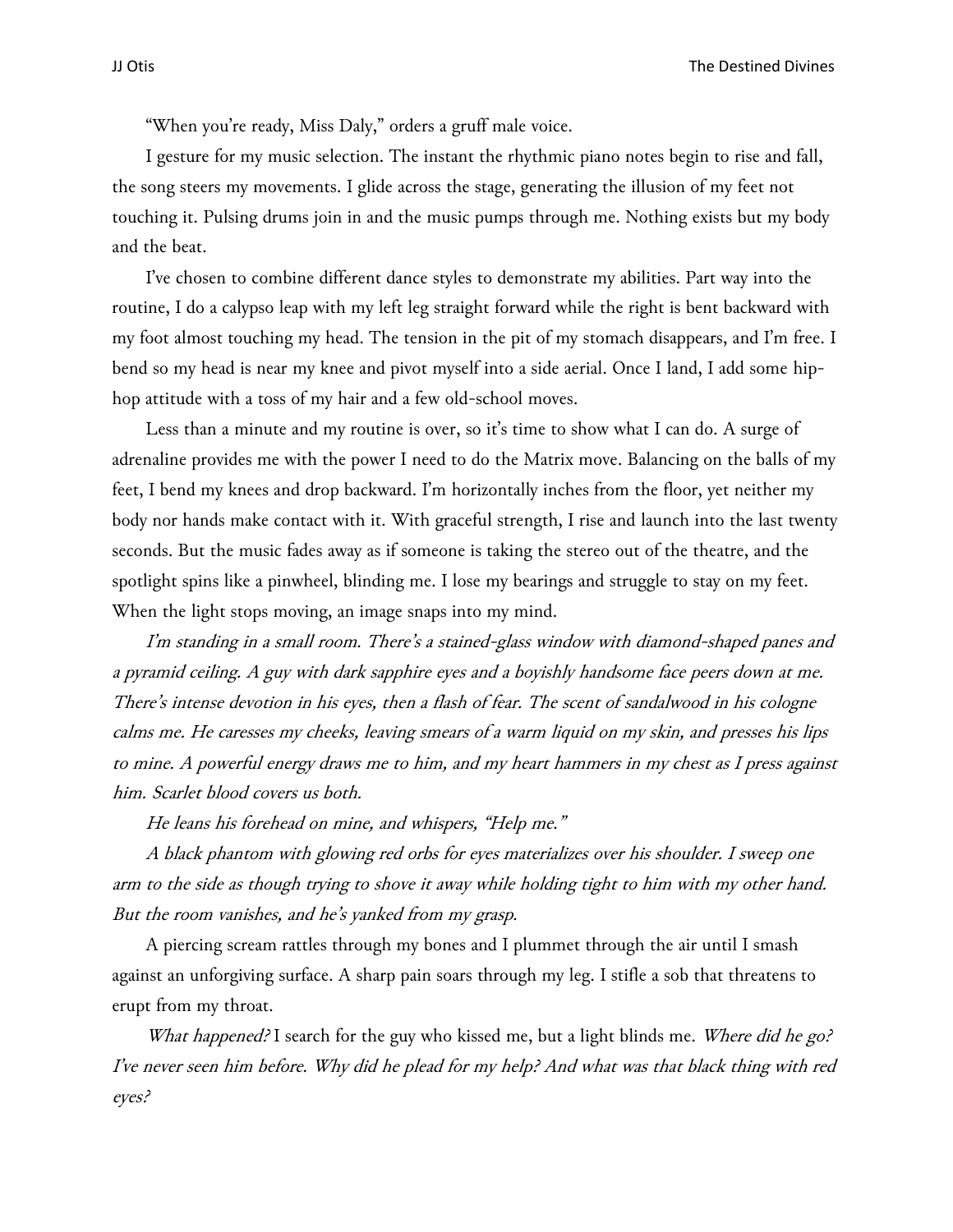My body trembles and throbs as the auditorium comes into focus. I'm still in Allegra's, but I'm no longer on the stage. I lie crumpled on the floor near the front row of seats.

Oh, God, no. How did I fall off the stage? I can't fail.

The carpet is shards of glass, cutting into my hands as I push myself to a sitting position. I take a breath, and an excruciating stab in my side forces me to stop.

"Miss Daly, are you alright?" A woman kneels beside me.

"Her uncle is on his way," another woman's voice says from somewhere behind me. "I had Dan go get him."

"No," I say. Uncle Blake doesn't need to see me like this. I try to get up, but the woman next to me holds me still.

"You should stay put." Her long black braids swing in front of my face as she leans over me. She gives me an apologetic smile, but her smooth brown forehead wrinkles with concern. "I'm Miss Rashleigh. We spoke on the phone a few weeks ago."

I tip my head in acknowledgement, and the motion makes the room spin. Shutting my eyes, I pray it stops.

"It'll be alright. Don't you worry," Miss Rashleigh says in a soothing voice.

My arm aches. I rub it, wondering if I landed on it when I fell. I examine a mark on my inner wrist that looks like a tattoo, and confusion swirls inside me. I don't have tattoos. Uncle Blake doesn't like them and refuses to let me get one. It's a dark-lined circle about the size of a quarter with lines jetting from the center and reminds me of a sun. I trace it with a fingertip, trying to think of a reason for how it got there. It must be dirt or a rug burn from the fall. I cross my arms to hide it because deep in my core, a tiny voice tells me I'm wrong.

"Meg!" Uncle Blake's voice booms as he sprints down the aisle. He drops to his knees beside me. "What happened?"

I shut my eyes to steady my reeling mind. "I don't know."

Miss Rashleigh gets to her feet and pulls him aside to talk. The words *hospital* and *seizure* catch my attention.

Seizure? Tears burn my eyes, and I blink them away. Did I have a seizure? Do people hallucinate during them? If they do, maybe I did have one. What does it mean now? Do I have to go to the hospital?

Miss Rashleigh kneels beside me again. "Get yourself checked out by a doctor, and we'll discuss redoing your audition. Okay?"

"What if the doctor says I can't dance?" I try not to choke on the words.